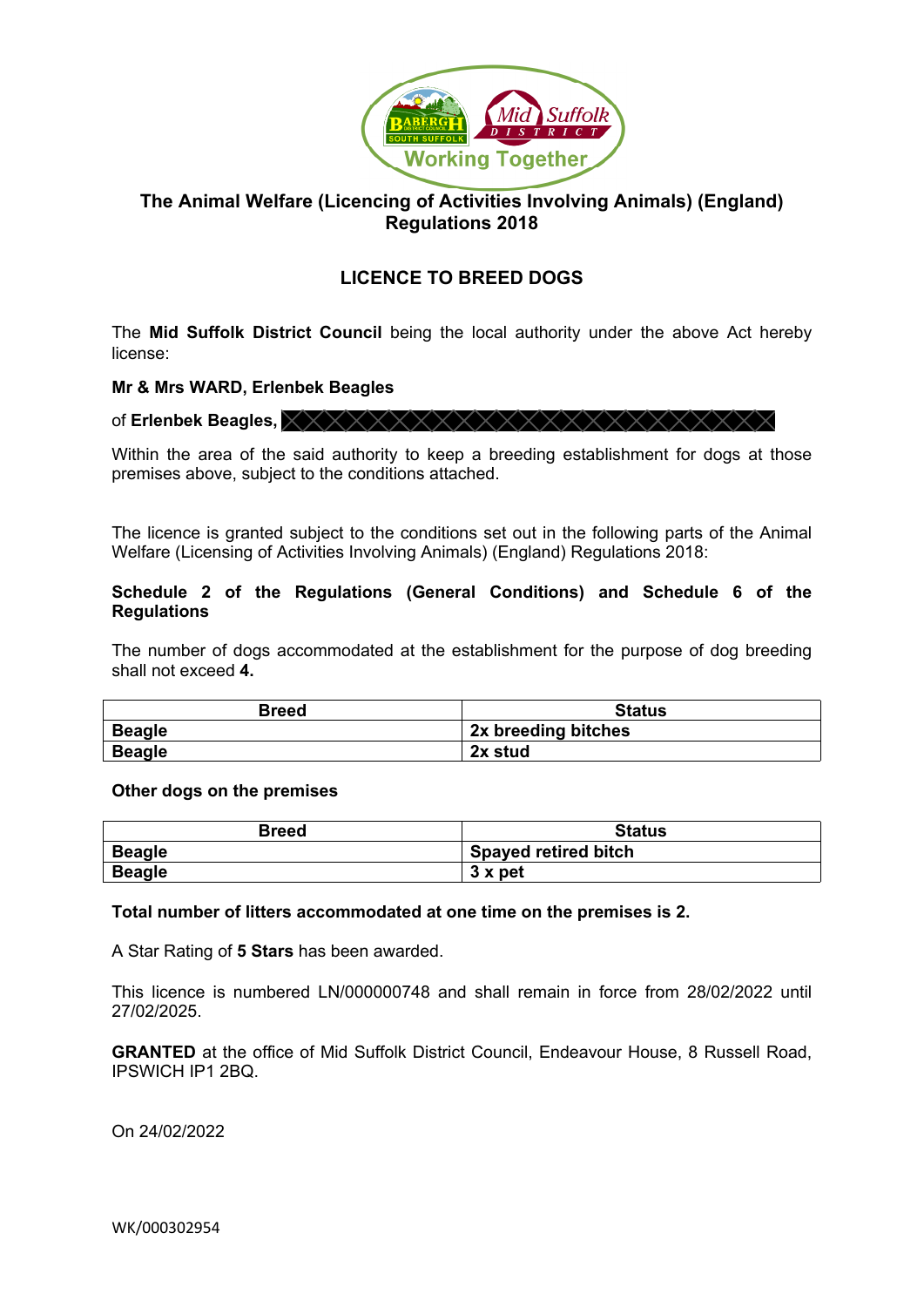Signed:

litet

**Andrew Watkinson Food & Safety Officer**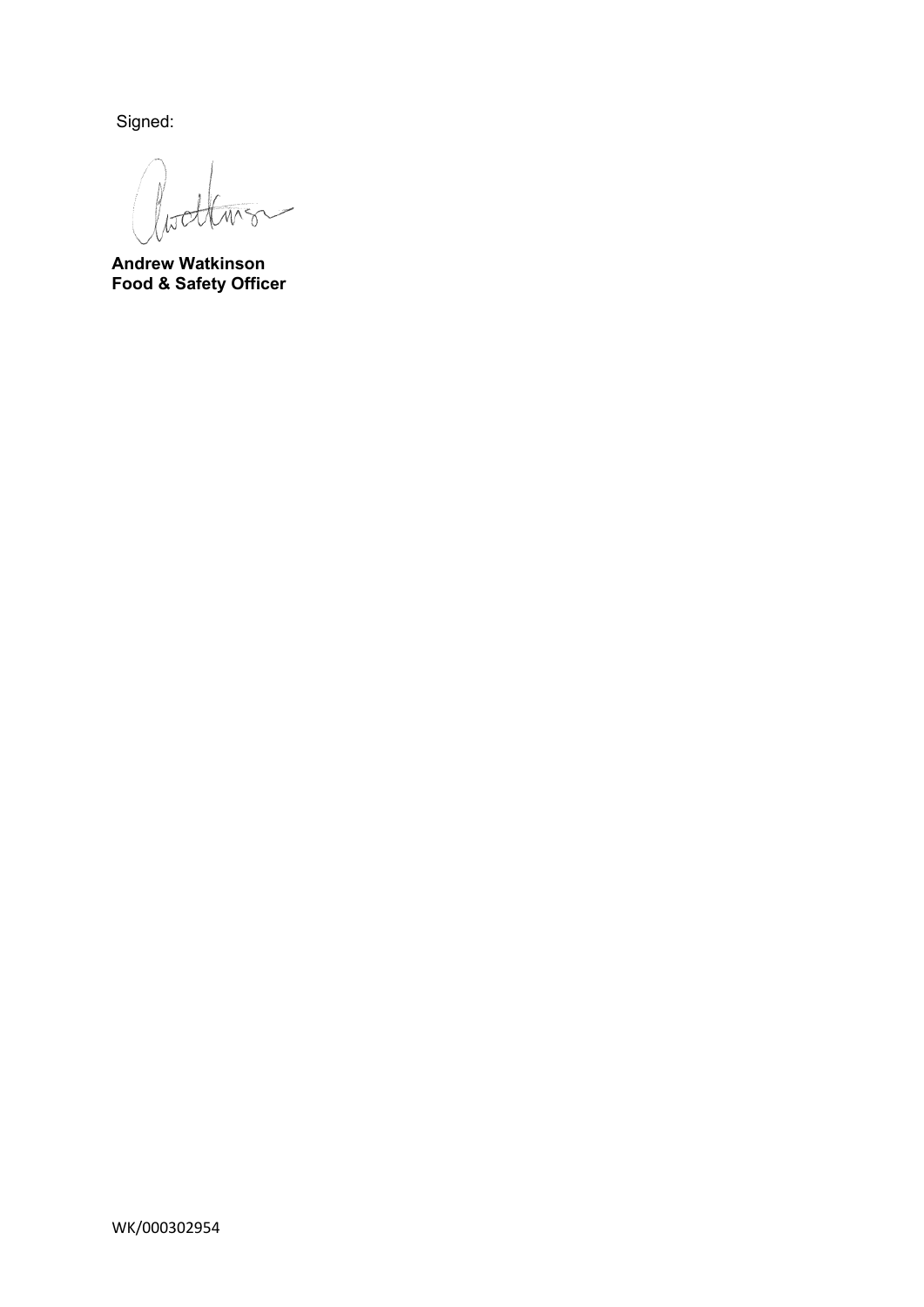# **Breeding of Dogs**

#### **Part A – General Conditions**

#### **1.0 Licence Display**

- 1.1 A copy of the licence must be clearly and prominently displayed on any premises used for the licensable activity.
- 1.2 The name of the licence holder followed by the number of the licence holder's licence must be clearly and prominently displayed on any website used in respect of the licensable activity

# **2.0 Records**

- 2.1 The licence holder must ensure that at any time all the records that the licence holder is required to keep as a condition of the licence are available for inspection by an inspector in a visible and legible form or, where any such records are stored in electronic form, in a form from which they can readily be produced in a visible and legible form.
- 2.2 The licence holder must keep all such records for at least three years beginning with the date on which the record was created.

## **3.0 Use, number and type of animal**

- 3.1 No animals or types of animal other than those animals and types of animal specified in the licence may be used in relation to the relevant licensable activity.
- 3.2 The number of animals kept on any premises at any time must not exceed the maximum that is reasonable taking into account the facilities and staffing.

# **4.0 Staffing**

4.1 Sufficient numbers of people who are competent for the purpose must be available to provide a level of care that ensures that the welfare needs of all the animals are met.

Higher Standard

- Staffing levels will be 1 full-time equivalent attendant per 10 adult dogs kept.
- 4.2 The licence holder or a designated manager and any staff employed to care for the animals must have competence to identify the normal behaviour of the species for which they are caring and to recognise signs of, and take appropriate measures to mitigate or prevent, pain, suffering, injury, disease or abnormal behaviour.

#### Higher Standard

- A member of staff with an OFQUAL regulated Level 3 qualification in a relevant subject must be present during the working day.
- 4.3 The licence holder must provide and ensure the implementation of a written training policy for all staff.

#### **5.0 Suitable Environment**

- 5.1 All areas, equipment and appliances to which the animals have access must present minimal risks of injury, illness and escape. They must be constructed in materials that are robust, safe and durable, in a good state of repair and well maintained.
- 5.2 Animals must be kept at all times in an environment suitable to their species and condition (including health status and age) with respect to—
	- (a) their behavioural needs,
	- (b) its situation, space, air quality, cleanliness and temperature,
	- (c) the water quality (where relevant),
	- (d) noise levels,
	- (e) light levels
	- (f) ventilation.
- 5.3 Staff must ensure that the animals are kept clean and comfortable.
- 5.4 Where appropriate for the species, a toileting area and opportunities for toileting must be provided.
- 5.5 Procedures must be in place to ensure accommodation and any equipment within it is cleaned as often as necessary and good hygiene standards are maintained. The accommodation must be capable of being thoroughly cleaned and disinfected.
- 5.6 The animals must be transported and handled in a manner (including for example in relation to housing, temperature, ventilation and frequency) that protects them from pain, suffering, injury and disease.
- 5.7 All the animals must be easily accessible to staff and for inspection. There must be sufficient light for the staff to work effectively and observe the animals.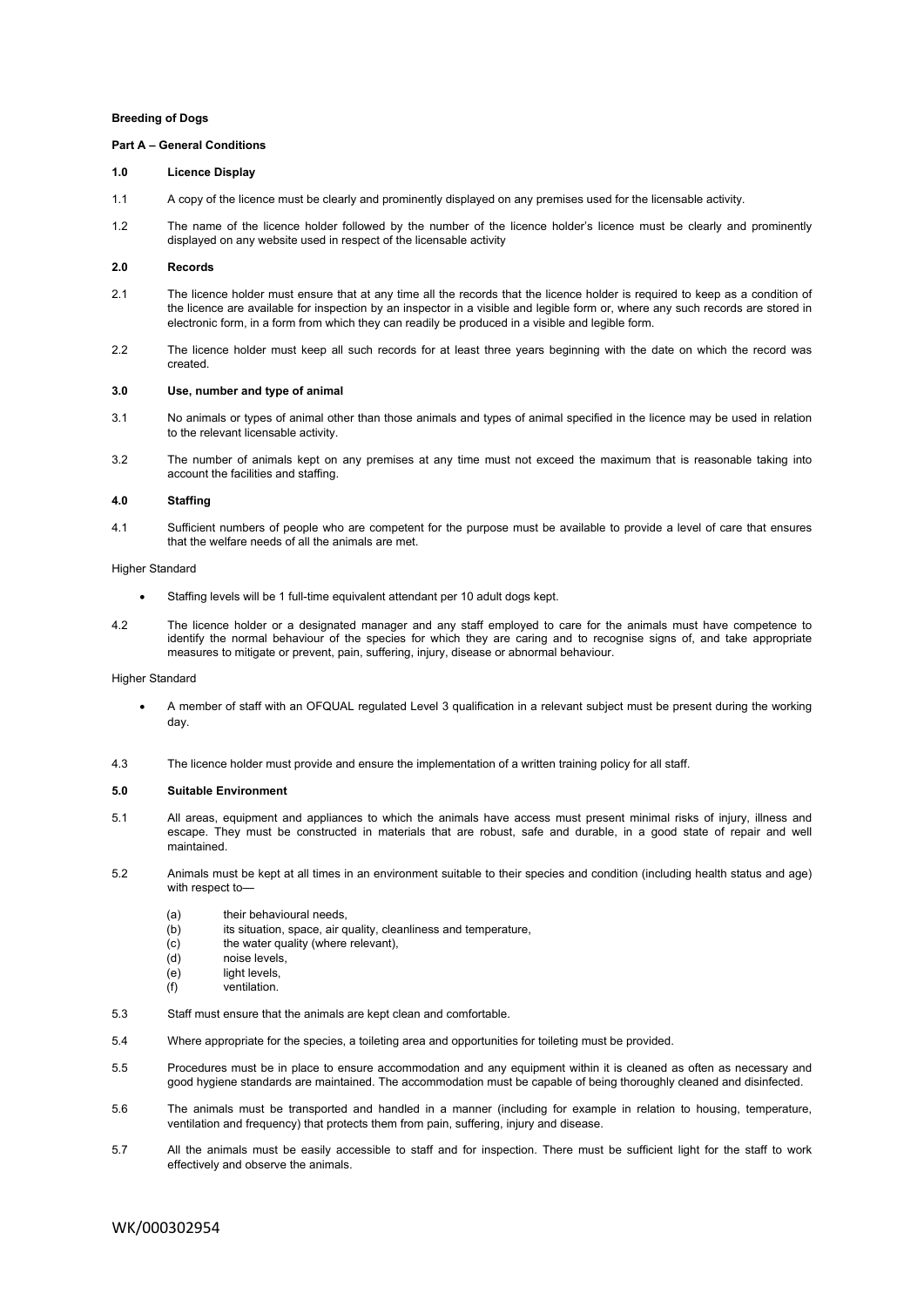- 5.8 All resources must be provided in a way (for example as regards. frequency, location and access points) that minimises competitive behaviour or the dominance of individual animals.
- 5.9 The animals must not be left unattended in any situation or for any period likely to cause them distress.

# **6.0 Suitable Diet**

- 6.1 The animals must be provided with a suitable diet in terms of quality, quantity and frequency. Any new feeds must be introduced gradually to allow the animals to adjust to them.
- 6.2 Feed and (where appropriate) water intake must be monitored, and any problems recorded and addressed.
- 6.3 Feed and drinking water provided to the animals must be unspoilt and free from contamination.
- 6.4 Feed and drinking receptacles must be capable of being cleaned and disinfected, or disposable.
- 6.5 Constant access to fresh, clean drinking water must be provided in a suitable receptacle for the species that requires it.
- 6.6 Where feed is prepared on the premises, there must be hygienic facilities for its preparation, including a working surface, hot and cold running water and storage.

#### **7.0 Monitoring of behaviour and training of animals**

- 7.1 Active and effective environmental enrichment must be provided to the animals in inside and any outside environments.
- 7.2 For species whose welfare depends partly on exercise, opportunities to exercise which benefit the animals' physical and mental health must be provided, unless advice from a veterinarian suggests otherwise.
- 7.3 The animals' behaviour and any changes of behaviour must be monitored. Advice must be sought, as appropriate and without delay, from a veterinarian or, in the case of fish, any person competent to give such advice if adverse or abnormal behaviour is detected.
- 7.4 Where used, training methods or equipment must not cause pain, suffering or injury.
- 7.5 All immature animals must be given suitable and adequate opportunities to—
	- (a) learn how to interact with people, their own species and other animals where such interaction benefits their welfare, and
	- (b) become habituated to noises, objects and activities in their environment.

# **8.0 Animal Handling and Interactions**

- 8.1 All people responsible for the care of the animals must be competent in the appropriate handling of each animal to protect it from pain, suffering, injury or disease.
- 8.2 The animals must be kept separately or in suitable compatible social groups appropriate to the species and individual animals. No animals from a social species may be isolated or separated from others of their species for any longer than is necessary.
- 8.3 The animals must have at least daily opportunities to interact with people where such interaction benefits their welfare.

# **9.0 Protection from Pain, Suffering, Injury and Disease Condition**

- 9.1 Written procedures must—
	- (a) be in place and implemented covering—
		- (i) feeding regimes,
		- (ii) cleaning regimes,
		- (iii) transportation,
		- (iv) the prevention of, and control of the spread of, disease,
		- (v) monitoring and ensuring the health and welfare of all the animals,
		- (vi) the death or escape of an animal (including the storage of dead animals);
	- (b) be in place covering the care of the animals following the suspension or revocation of the licence or during and following an emergency.
- 9.2 All people responsible for the care of the animals must be made fully aware of these procedures.
- 9.3 Appropriate isolation, in separate self-contained facilities, must be available for the care of sick, injured or potentially infectious animals.
- 9.4 All reasonable precautions must be taken to prevent and control the spread among the animals and people of infectious diseases, pathogens and parasites.
- 9.5 All excreta and soiled bedding for disposal must be stored and disposed of in a hygienic manner and in accordance with any relevant legislation.
- 9.6 Sick or injured animals must receive prompt attention from a veterinarian or, in the case of fish, an appropriately competent person. The advice of that veterinarian or, in the case of fish, that competent person must be followed.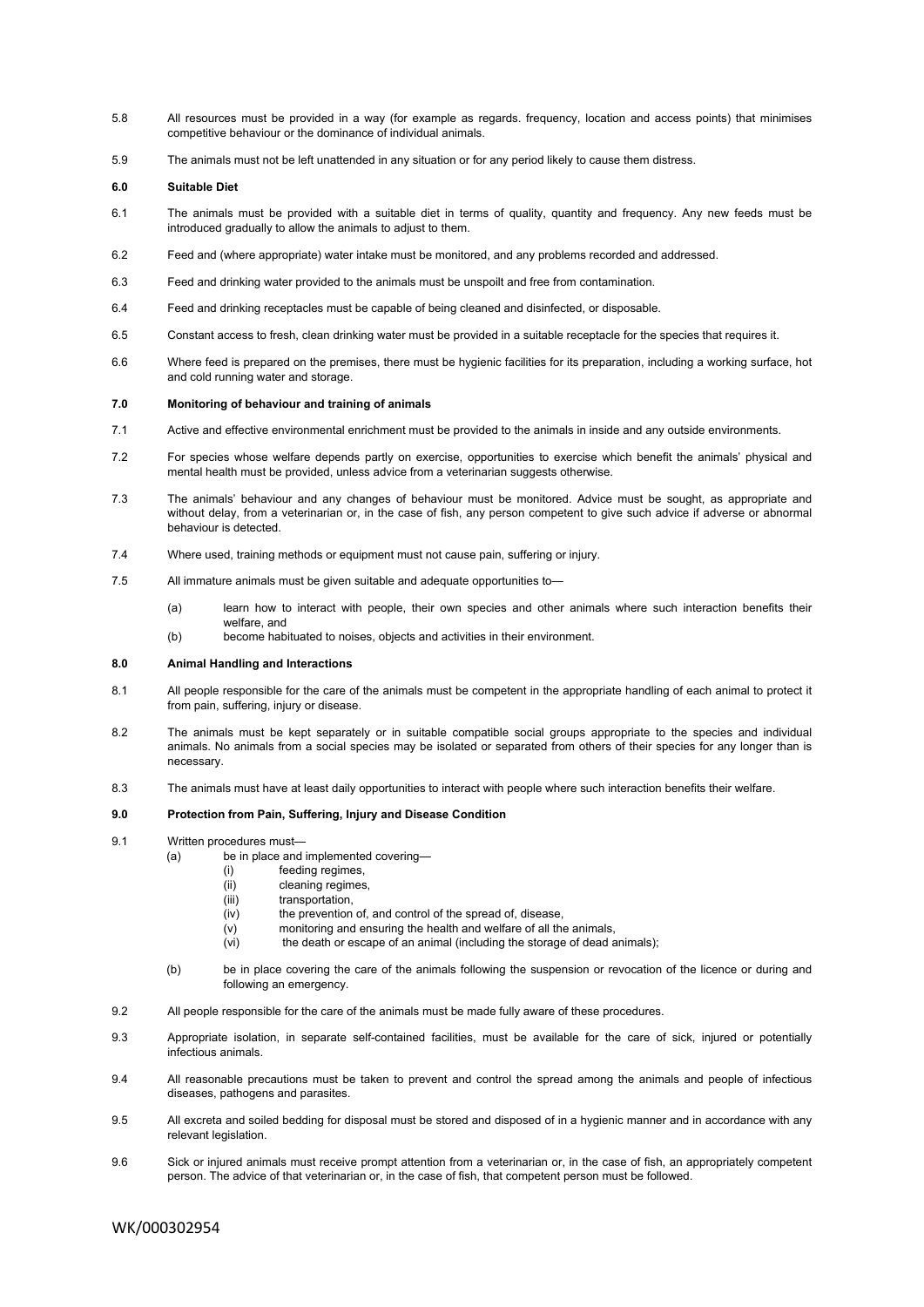- 9.7 Where necessary, animals must receive preventative treatment by an appropriately competent person.
- 9.8 The licence holder must register with a veterinarian with an appropriate level of experience in the health and welfare requirements of any animals specified in the licence and the contact details of that veterinarian must be readily available to all staff on the premises used for the licensable activity.
- 9.9 Prescribed medicines must be stored safely and securely in a locked cupboard, at the correct temperature, and used in accordance with the instructions of the veterinarian.
- 9.10 Medicines other than prescribed medicines must be stored, used and disposed of in accordance with the instructions of the manufacturer or veterinarian.
- 9.11 Cleaning products must be suitable, safe and effective against pathogens that pose a risk to the animals. They must be used, stored and disposed of in accordance with the manufacturer's instructions and used in a way which prevents distress or suffering of the animals.
- 9.12 No person may euthanise an animal except a veterinarian or a person who has been authorised by a veterinarian as competent for such purpose or—
	- (a) in the case of fish, a person who is competent for such purpose;
	- (b) in the case of horses, a person who is competent, and who holds a licence or certificate, for such purpose.
- 9.13 All animals must be checked at least once daily or more regularly as necessary to check for any signs of pain, suffering, injury, disease or abnormal behaviour. Vulnerable animals must be checked more frequently. Any signs of pain, suffering, injury, disease or abnormal behaviour must be recorded and the advice and further advice (if necessary) of a veterinarian (or in the case of fish, of an appropriately competent person) must be sought and followed.

# **10.0 Emergencies**

- 10.1 A written emergency plan, acceptable to the local authority, must be in place, known and available to all the people on the premises used for the licensable activity, and followed where necessary to ensure appropriate steps are taken to protect all the people and animals on the premises in case of fire or in case of breakdowns for essential heating, ventilation and aeration or filtration systems or other emergencies.
- 10.2 The plan must include details of the emergency measures to be taken for the extrication of the animals should the premises become uninhabitable and an emergency telephone list that includes the fire service and police.
- 10.3 External doors and gates must be lockable.
- 10.4 A designated key holder with access to all animal areas must at all times be within reasonable travel distance of the premises and available to attend in an emergency.

## **Part B – Specific conditions: Breeding dogs**

# **1.0 Advertisements and sales**

- 1.1 The licence holder must not advertise or offer for sale a dog
	-
	- (a) which was not bred by the licence holder;<br>(b) except from the premises where it was bo except from the premises where it was born and reared under the licence;
	- (c) otherwise than to
		- (i) a person who holds a licence for the activity described in paragraph 2 of Schedule 1; or a keeper of a pet shop in Wales who is licensed under the Pet Animals Act 1951 to
		- a keeper of a pet shop in Wales who is licensed under the Pet Animals Act 1951 to keep the shop, knowing or believing that the person who buys it intends to sell it or intends it to be sold by any other person.
- 1.2 Any advertisement for the sale of a dog must
	- (a) include the number of the licence holder's licence,
	- (b) specify the local authority that issued the licence,
	- (c) include a recognisable photograph of the dog being advertised, and
	- (d) display the age of the dog being advertised.
- 1.3 The licence holder and all staff must ensure that any equipment and accessories being sold with a dog are suitable for it.
- 1.4 The licence holder and all staff must ensure that the purchaser is informed of the age, sex and veterinary record of the dog being sold.
- 1.5 No puppy aged under 8 weeks may be sold or permanently separated from its biological mother
- 1.6 A puppy may only be shown to a prospective purchaser if it is together with its biological mother.
- 1.7 Sub-paragraphs (5) and (6) do not apply if separation of the puppy from its biological mother is necessary for the health or welfare of the puppy, other puppies from the same litter or its biological mother.
	- In the event of the mother's death before the puppy is sold, or if her health or that of the puppy would be compromised by interacting with each other, this must be documented in the records and explained to the buyer.
	- Buyers must be able to access the environment in which the mother and her puppies are kept.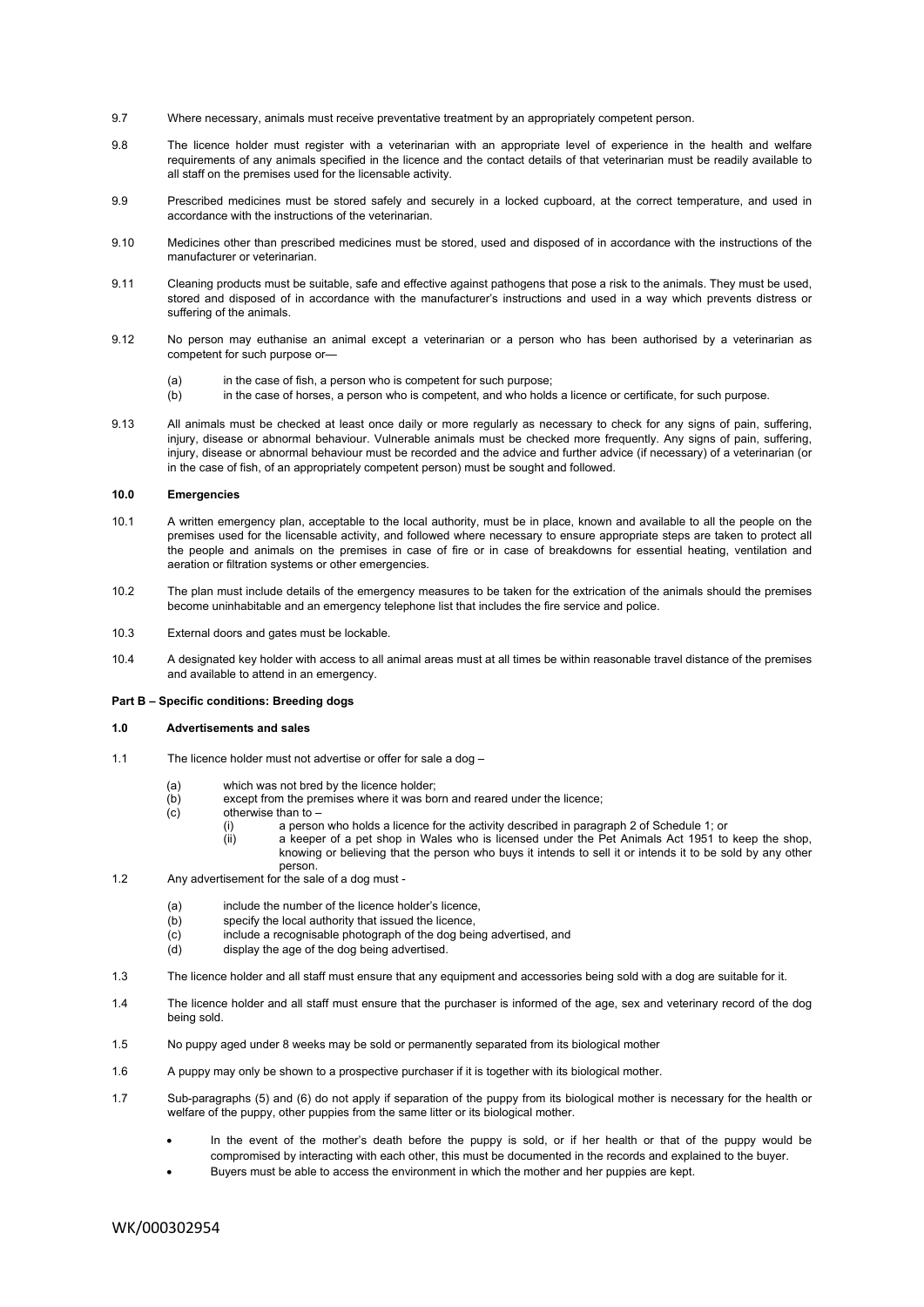#### **Higher standards**

- The breeder must give all details of the sire to the buyer including date of birth, microchip number, registration body if applicable and details of any inherited diseases to which the father's breed is prone and any screening tests or surgery to amend confirmation the father received.
- The breeder must give all details of the bitch to the buyer including date of birth, microchip number, registration body if applicable and details of any inherited diseases to which the bitch's breed is prone and any screening tests or surgery to amend conformation that the bitch received.
- The breeder will ensure all breeding stock or puppies are recorded in the UK with a registration organisation compliant with BSI 9001 which must make available record of parent or lineage including coefficient of inbreeding and record of health screening test results

### **2.0 Suitable Environment**

- 2.1 Each dog must have access to a sleeping area which is free from draughts and an exercise area.
- 2.2 Each dog must be provided with sufficient space to
	- (a) stand on its hind legs,
	- (b) lie down fully stretched out,
	- (c) wag its tail,
	- (d) walk, and
	- (e) turn around,

Without touching another dog or the walls of the sleeping area

- 2.3 The exercise area must not be used as a sleeping area.
- 2.4 Part or all of the exercise area must be outdoors.
- 2.5 There must be a separate whelping area for each breeding bitch to whelp in which contains a suitable bed for whelping.
- 2.6 Each whelping area must be maintained at an appropriate temperature (between and including 26 and 28 degrees centigrade) and include an area which allows the breeding bitch to move away from heat spots.
- 2.7 Each dog must be provided with constant access to a sleeping area.
- 2.8 A separate bed must be provided for each adult dog.
- 2.9 No puppy aged under eight weeks may be transported without its biological mother except
	- (a) if a veterinarian agrees for health or welfare reasons that it may be so transported, or
	- (b) in an emergency
- 2.10 No breeding bitch may be transported later than 54 days after the date of successful mating except to a veterinarian.
- 2.11 No breeding bitch may be transported earlier than 48 hours after whelping except to a veterinarian where it is not otherwise practicable or appropriate for that person to attend to the bitch.
- 2.12 Each dog's sleeping area must be clean, comfortable, warm and free from draughts
- 2.13 In this paragraph, "exercise area" means a secure area where dogs may exercise and play.

#### **3.0 Suitable Diet**

- 3.1 Staff must
	- (a) ensure that each puppy starts weaning as soon as it is capable of ingesting feed on its own,
	- (b) provide each breeding bitch with feed appropriate to its needs,
	- (c) provide each puppy with feed appropriate for its stage of development, and
	- (d) ensure that each puppy ingests the correct share of the feed provided.

## **4.0 Monitoring of behaviour and training**

- 4.1 The licence holder must implement and be able to demonstrate use of a documented socialisation and habituation programme for the puppies.
- 4.2 Each dog must be provided with toys or feeding enrichment (or both) unless advice from a veterinarian suggests otherwise.
- 4.3 Except in the circumstances mentioned in sub-paragraph (4), all adult dogs must be exercised at least twice daily away from their sleeping area.
- 4.4 Where a veterinarian has advised against exercising a dog, the dog must be provided with alternative forms of mental stimulation.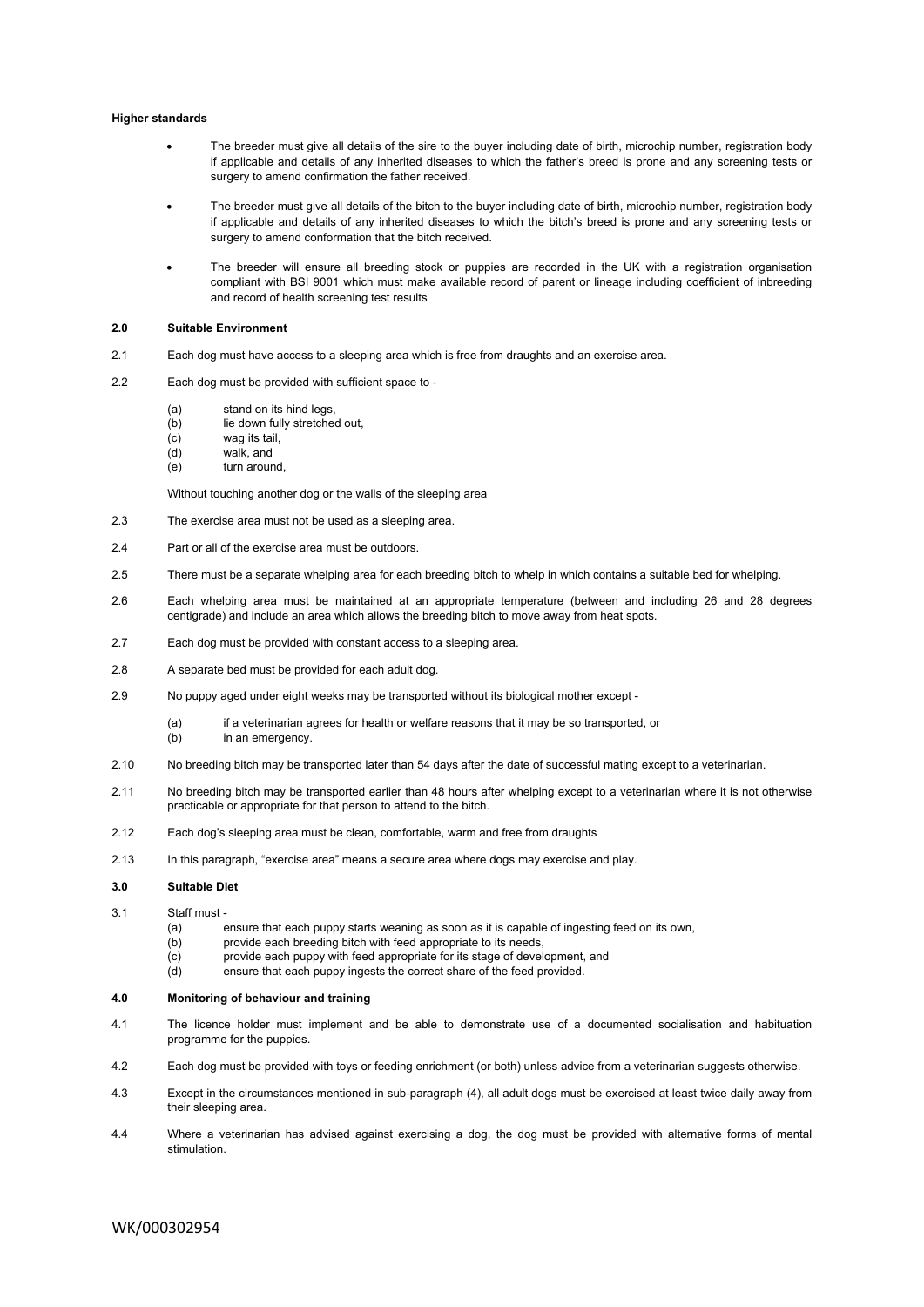4.5 Any equipment that a dog is likely to be in contact with and any toy provided must not pose a risk of pain, suffering, disease or distress to the dog and must be correctly used.

# **5.0 Housing with or apart from other dogs**

- **5.1** Each adult dog must be provided with opportunities for social contact with other dogs where such contact benefits the dogs' welfare.
- 5.2 Each adult dog must be given suitable and adequate opportunities to become habituated to handling by people.
- 5.3 Procedures must be in place for dealing with dogs that show abnormal behaviour.
- 5.4 There must be an area within each sleeping area in which dogs can avoid seeing people and other dogs outside the sleeping area if they so choose.

### **6.0 Protection from pain, suffering, injury and disease**

- 6.1 All dogs for sale must be in good health.
- 6.2 Any dog with a condition which is likely to affect materially its quality of life must not be moved, transferred or offered for sale but may be moved to an isolation facility or veterinary care facility if required until it has recovered.
- 6.3 The licence holder must ensure that no bitch
	- (a) is mated if aged less than 12 months;
	- (b) gives birth to more than one litter of puppies in a 12 month period;
	- (c) gives birth to more than six litters of puppies in total;
	- (d) is mated if she has had two litters delivered by caesarean section.

## Higher standards

- All bitches must be at least 18 months old before they are used for mating.
- A bitch must not be mated if she is 8 years of age or older.
- A bitch must not give birth to more than four litters of puppies in total.
- A bitch must not be bred from if they have had one caesarean.
- 6.4 The licence holder must ensure that each puppy is microchipped and registered to the licence holder before it is sold.
- 6.5 No dog may be kept for breeding if it can reasonably be expected, on the basis of its genotype, phenotype or state of health that breeding from it could have a detrimental effect on its health or welfare or the health or welfare of its offspring.

#### **Higher standards**

- Licence holders must test all breeding stock for hereditary disease using the accepted and scientifically validated health screening schemes relevant to their breed or type and must carefully evaluate any test results as well as follow any breeding advice issued under each scheme, prior to breeding. No mating must take place if the test results indicate that it would be inadvisable in the sense that it is likely to produce health or welfare problems in the offspring and/or it is inadvisable in the context of a relevant breeding strategy.
- No bitch will be intentionally mated when the Coefficient of Inbreeding of the puppies would exceed the breed average or 12.5% if no breed average exists as measured from a minimum five generation pedigree.
- Surgery to correct exaggerated conformation must be reported to the appropriate organisation.
- 6.6 The health, safety and welfare of each dog must be checked at the start and end of every day and at least every four hours during the daytime.
- 6.7 Breeding bitches must be adequately supervised during whelping and the licence holder must keep a record of
	- (a) the date and time of birth of each puppy,
	- (b) each puppy's sex, colour and weight,
	- (c) placentae passed,
	- (d) the number of puppies in the litter, and
	- (e) any other significant events.

# **Higher standard**

The puppy must be checked by a veterinarian before sale with proof of such held and available to the puppy buyer.

- 6.8 The licence holder must keep a record of each puppy sale including
	- (a) the microchip number of the puppy,
	- (b) the date of the sale, and
	- (c) the age of the puppy on that date.

#### **Higher standard**